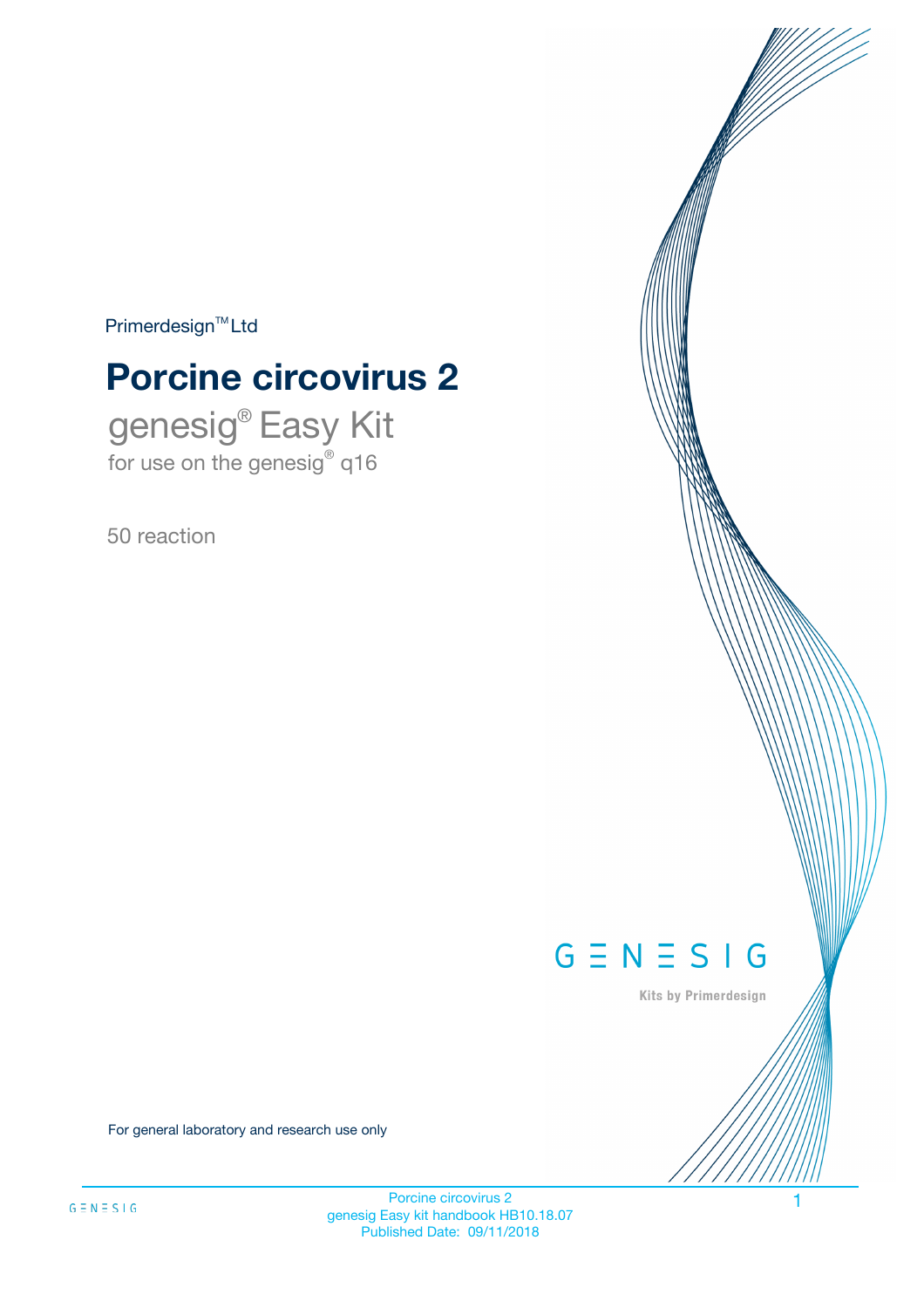# genesig® Easy: at a glance guide

#### **For each DNA test**

| Component              | <b>Volume</b>   | Lab-in-a-box pipette |  |
|------------------------|-----------------|----------------------|--|
| PCV2 reaction mix      | 10 µl           |                      |  |
| <b>Your DNA sample</b> | 10 <sub>µ</sub> |                      |  |

#### **For each positive control**

| Component                 | Volume          | Lab-in-a-box pipette |  |
|---------------------------|-----------------|----------------------|--|
| PCV2 reaction mix         | 10 <sub>µ</sub> |                      |  |
| Positive control template | $10 \mu$        |                      |  |

#### **For each negative control**

| Component         | <b>Volume</b>   | Lab-in-a-box pipette |  |
|-------------------|-----------------|----------------------|--|
| PCV2 reaction mix | 10 <sub>µ</sub> |                      |  |
| <u>Water</u>      | 10 <sub>µ</sub> |                      |  |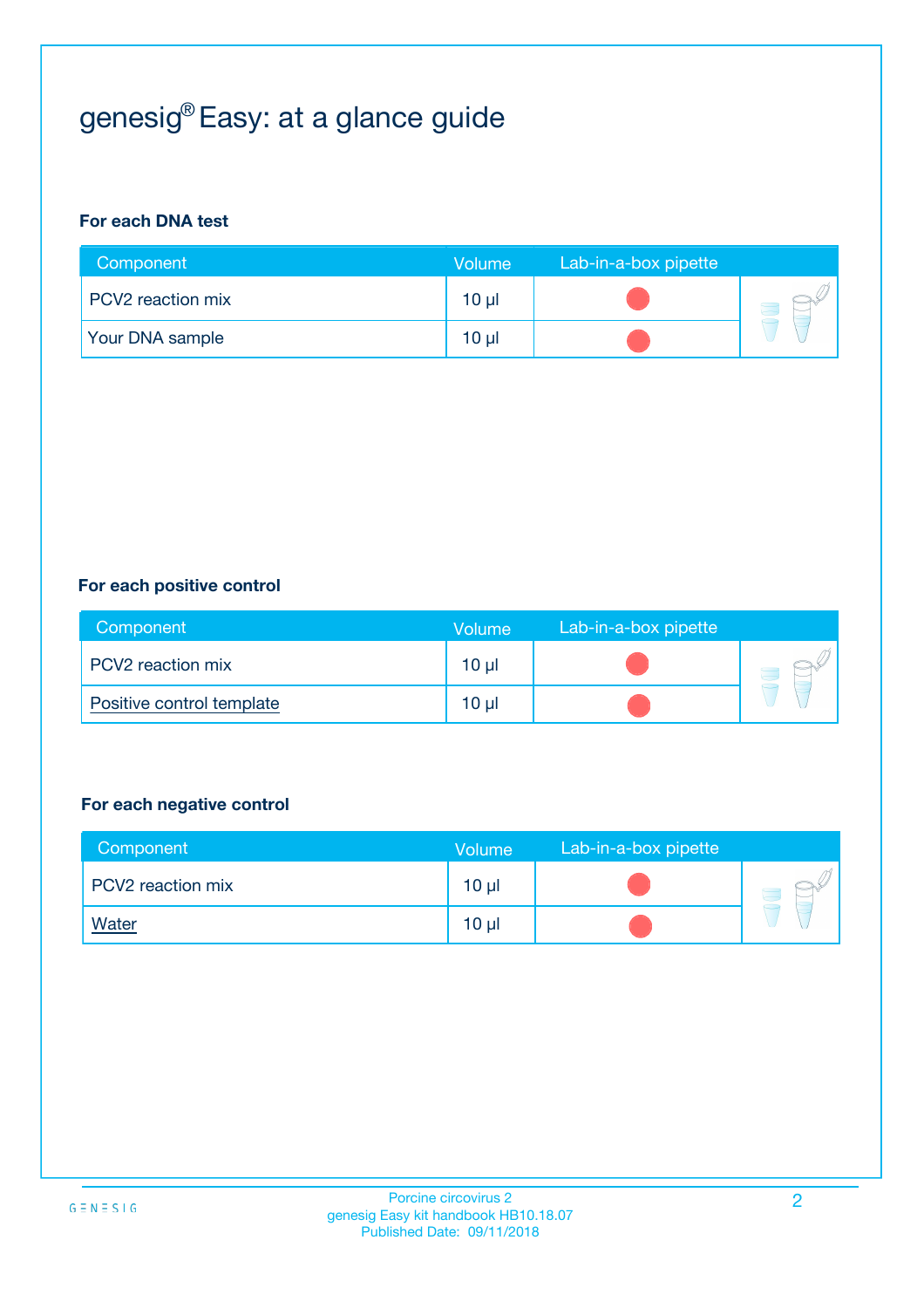# Kit Contents



# Reagents and equipment to be supplied by the user

#### **genesig® q16 instrument**

#### **genesig® Easy Extraction Kit**

This kit is designed to work well with all processes that yield high quality RNA and DNA but the genesig Easy extraction method is recommended for ease of use.

#### **genesig® Lab-In-A-Box**

The genesig Lab-In-A-Box contains all of the pipettes, tips and racks that you will need to use a genesig Easy kit. Alternatively if you already have these components and equipment these can be used instead.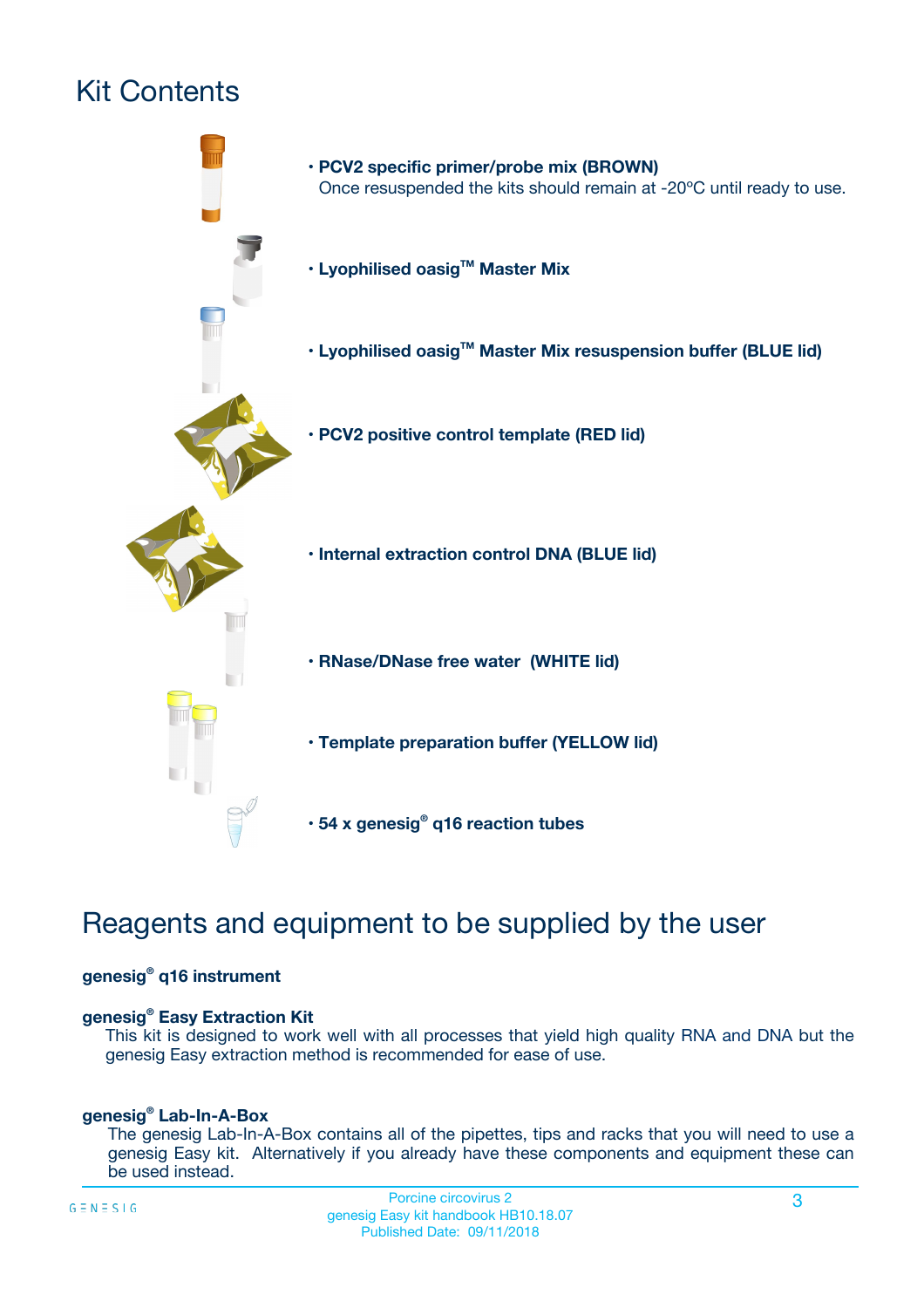# Step-by-step guide

### 1. Create your reaction mix



Use the blue pipette to transfer 500µl**\*** of the oasig Master Mix resuspension buffer into the tube of lyophilised oasig Master Mix and mix well by gently swirling. Then transfer all of that master mix into the brown tube labelled PCV2 primers/probe.

**\***Transfering 525µl of the oasig Master Mix resuspension buffer to your oasig Master Mix (instead of the 500µl recommended above) will enable you to take full advantage of the 50 reactions by accounting for volume losses during pipetting. In order to do so with the genesig Easy fixed volume pipettes use 1x blue, 2x red and 1x grey pipettes to make the total volume. Please be assured that this will not adversely affect the efficiency of the test.

Cap and shake tube to mix. A thorough shake is essential to ensure that all components are resuspended. **Failure to mix well can produce poor kit performance.**

Leave to stand for 5 minutes. Now your reaction mix is ready to use.

Store the reaction mix in the freezer from hereon.

#### Top tip

- Ensure that the reaction mix is mixed thoroughly before each use by shaking.
- **•** Once resuspended do not expose genesig Easy kit to temperatures above -20°C for longer than 30 minutes at a time.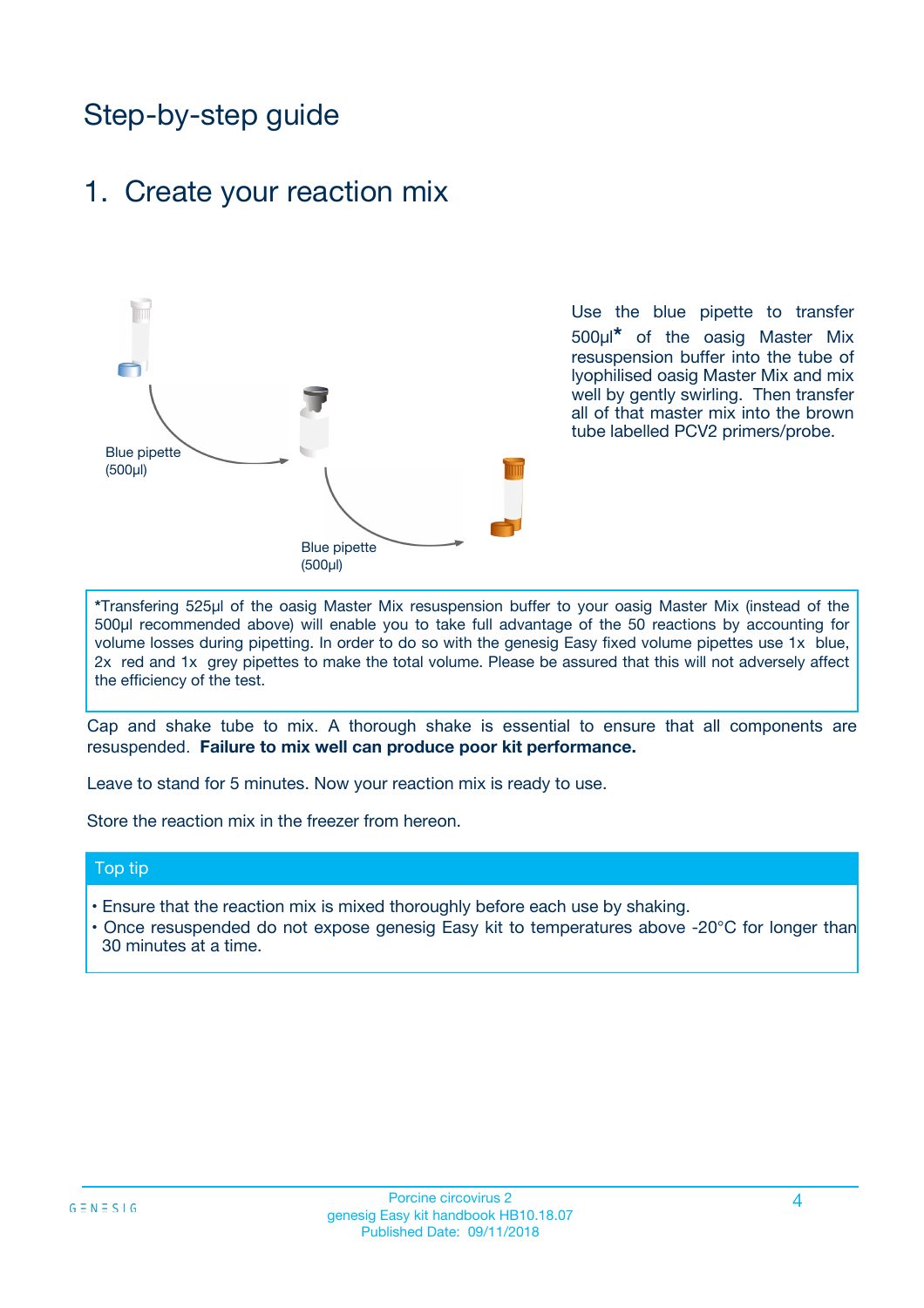# 2. Internal extraction control



Use the blue pipette to transfer 1000µl (2 x 500µl) of template preparation buffer into the Internal Extraction Control DNA tube. Cap and shake tube to mix.

Your kit contains Internal Extraction Control DNA. This is added to your biological sample at the beginning of the DNA extraction process. It is extracted along with the DNA from your target of interest. The q16 will detect the presence of this Internal Extraction Control DNA at the same time as your target. This is the ideal way to show that your DNA extraction process has been **successful.** 

#### **If you are using an alternative extraction kit:**

Use the red pipette to transfer 10µl of Internal Extraction Control DNA to your sample **after** the lysis buffer has been added then follow the rest of the extraction protocol.

#### **If you are using samples that have already been extracted:**

Use the grey pipette to transfer 5µl of Internal Extraction Control DNA to your extracted sample.

## 3. Add reaction mix to all reaction tubes



For every reaction to be run, use the red pipette to add 10µl of your PCV2 reaction mix to every tube.

#### Top tip

- Always pipette the reaction mix directly into the bottom of the tube.
- You can label the tube lids to aid your reaction setup but avoid labelling tube sides.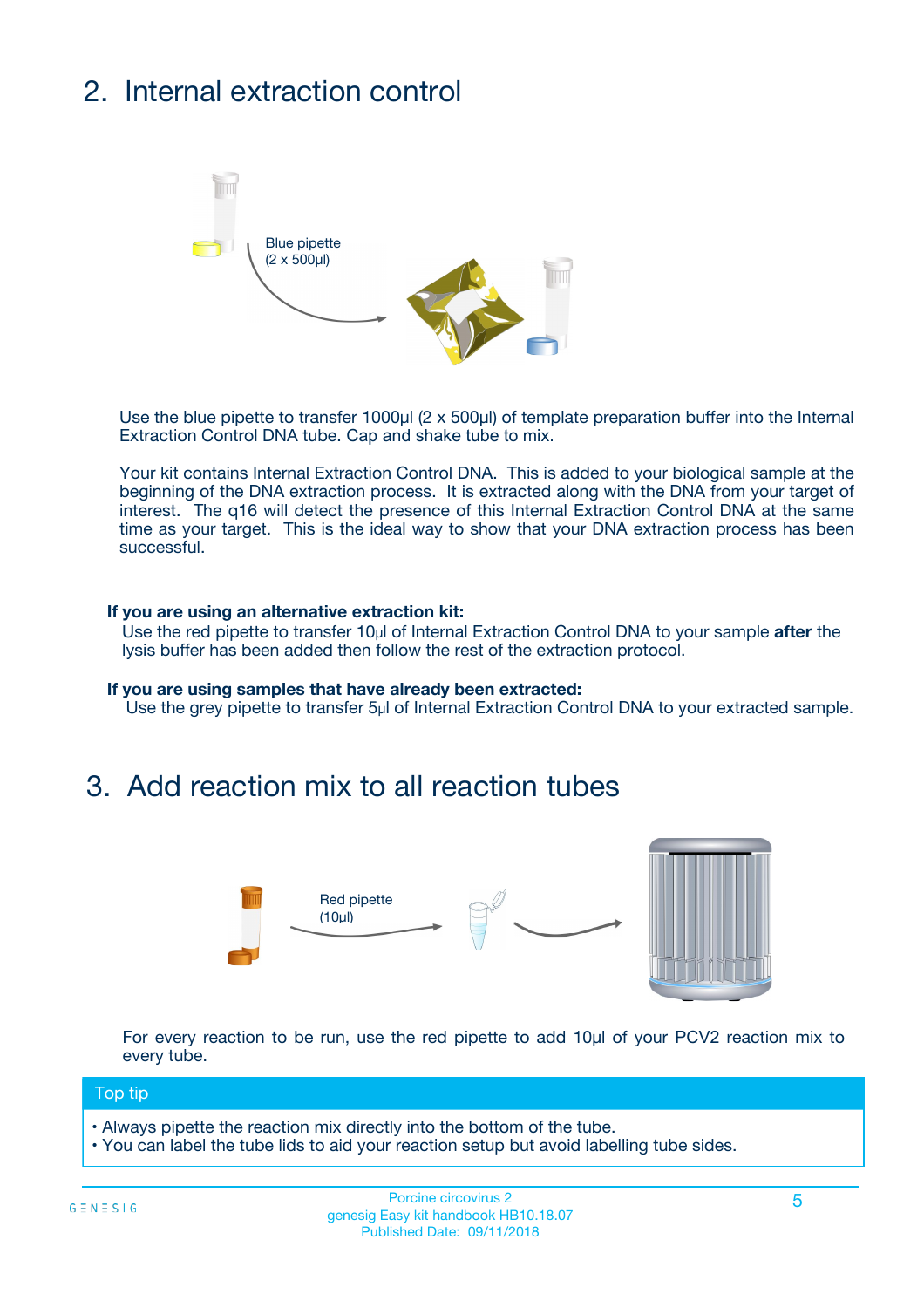## 4. Negative control



For each test you will require a negative control. Instead of DNA, water is used. This sample should typically prove negative thus proving that all of your positive samples really are positive.

To create a negative control reaction simply use the red pipette to add 10µl of the water to the required reaction tubes. Close these tubes after adding the water.

Because some genesig kit targets are common in the environment you may occasionally see a "late" signal in the negative control. The q16 software will take this into account accordingly.

#### Top tip

**•** Always add the water to the side of the tube to reduce the introduction of bubbles.

### 5. Set up a test



For each sample you wish to analyse, use the red pipette to add 10µl of your DNA sample to the required reaction tubes. Close these tubes after adding the sample. Always change pipette tips between samples.

#### Top tip

**•** Always add the DNA sample to the side of the tube to reduce the introduction of bubbles.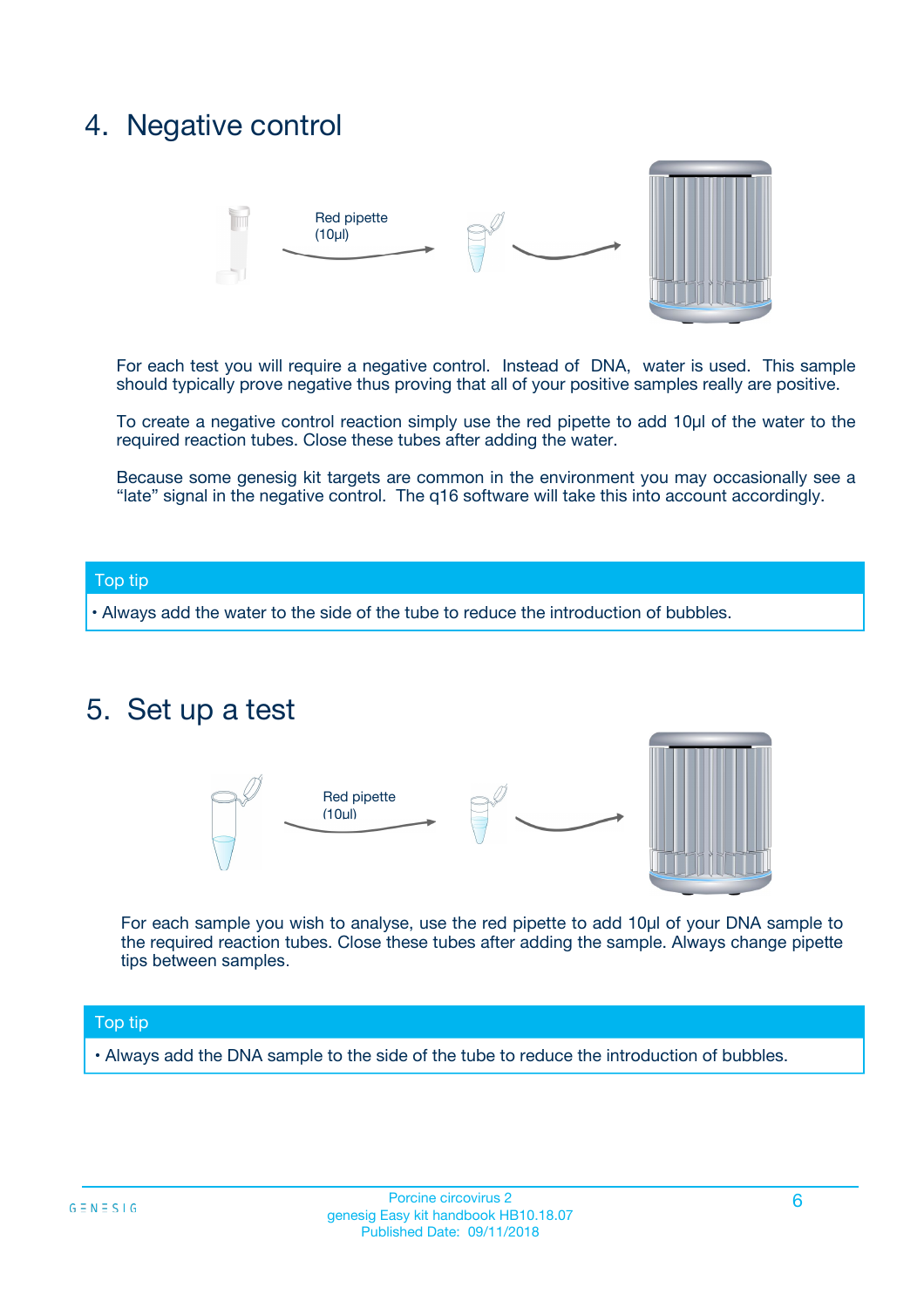## 6. Positive control



Use the blue pipette to transfer 1000µl (2 x 500µl) of template preparation buffer into the positive control template tube. Cap and shake tube to mix.

Each time you run a test you will require a positive control. This is a small portion of DNA from your target of interest. It serves two purposes:

1. It will always test positive so it shows that everything is working as it should be.

2. The q16 software knows how much DNA is present in the positive control. So it can automatically compare your sample of interest with the positive control to calculate the amount of target DNA in your sample.

To create a positive control reaction, simply use 10µl of the positive control instead of your DNA sample.



Take great care when setting up your positive control. The positive control template has the potential to give you a false positive signal in your other samples. Set positive controls up last after all other sample tubes are closed. Always change pipette tips between samples. You may even choose to set up positive controls in a separate room.

#### Top tip

**•** Always add the positive control to the side of the tube to reduce the introduction of bubbles.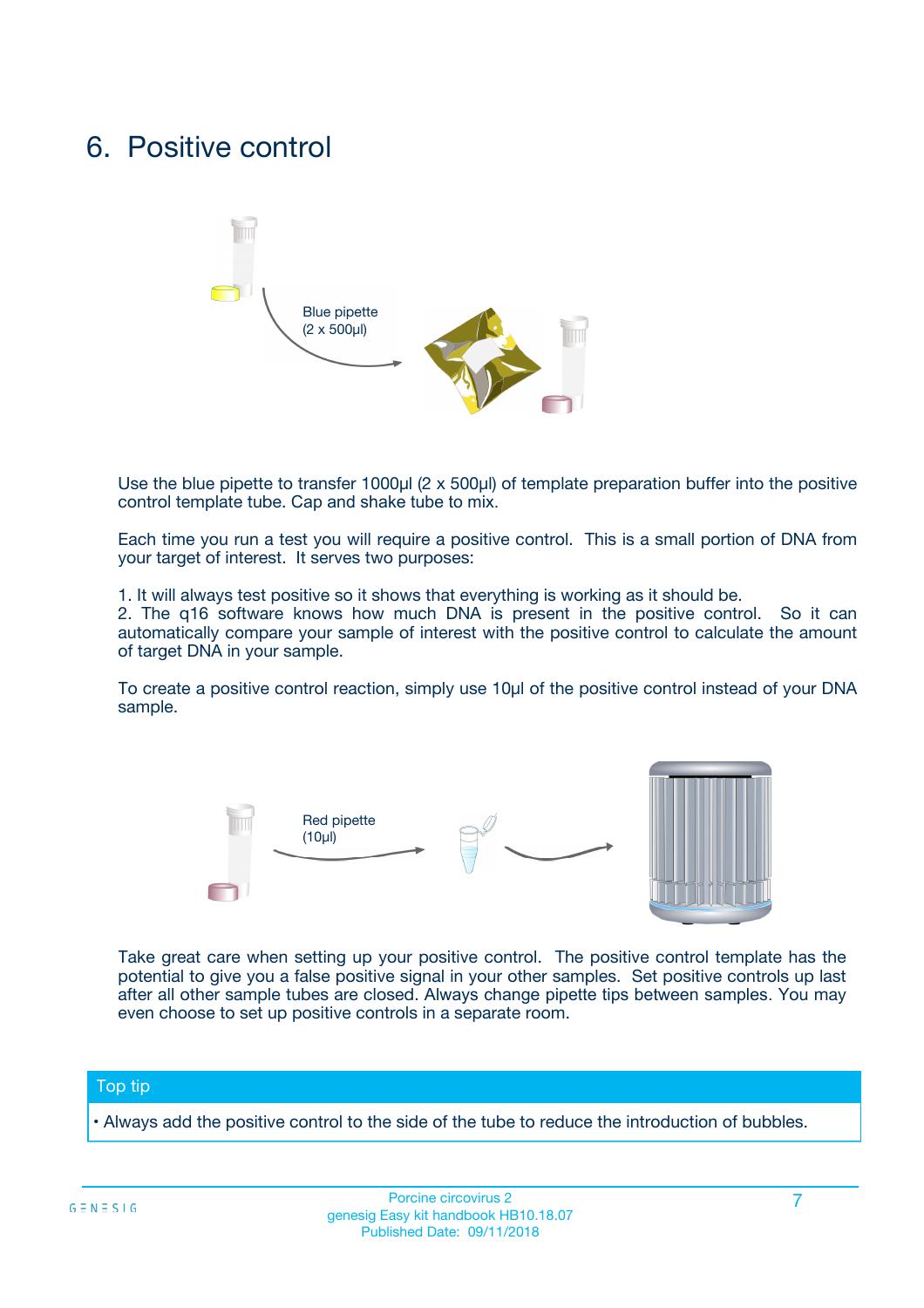# 7. Running the test

Place the tubes into the correct positions in your q16 as defined by the software, this may include positioning of empty tubes to ensure that the q16 lid is balanced. The run can then be started.

| genesig q16 PCR software - 1.2                                               |                                     | $\Box$                                                                                  |
|------------------------------------------------------------------------------|-------------------------------------|-----------------------------------------------------------------------------------------|
| Unsaved (New Experiment 2<br>$\vert \cdot \vert$<br><b>Open Experiments:</b> | <b>D</b> Open<br>Save<br>$\Box$ New | Save As<br><b>C</b> Close<br>$G \equiv N \equiv S \mid G$<br><b>&amp; Configuration</b> |
| Setup<br><b>Results</b><br><b>Stages:</b>                                    |                                     |                                                                                         |
| <b>Notes</b>                                                                 | Samples                             | <b>Tests</b>                                                                            |
| <b>Name and Details</b>                                                      | Color<br>Name                       | Note<br>Color<br>Note<br>Name                                                           |
| New Experiment 2017-10-26 11:06                                              | Sample 1                            | 条<br>علي<br>Test 1                                                                      |
| Kit type: genesig® Easy Target Detection kit                                 | Sample 2                            |                                                                                         |
| Instrument Id.:                                                              | Sample 3                            | $\qquad \qquad \blacksquare$<br>$\qquad \qquad \blacksquare$                            |
| Run Completion Time:                                                         | Sample 4                            |                                                                                         |
| <b>Notes</b>                                                                 | Sample 5<br>A<br>v                  | $\triangle$<br>4<br>$\oplus$<br>₩                                                       |
| <b>Well Contents</b>                                                         |                                     | <b>Run</b>                                                                              |
| Pos.<br>Test                                                                 | Sample                              | <b>Run Status</b>                                                                       |
| Test 1<br>-1                                                                 | <b>Negative Control</b>             | $\blacktriangle$                                                                        |
| $\overline{2}$<br>Test 1                                                     | <b>Positive Control</b>             |                                                                                         |
| $\overline{\mathbf{3}}$<br>Test 1                                            | Sample 1                            | Show full log                                                                           |
| Test 1<br>$\overline{4}$                                                     | Sample 2                            |                                                                                         |
| 5<br>Test 1                                                                  | Sample 3                            | <b>Run Control</b>                                                                      |
| 6<br>Test 1                                                                  | Sample 4                            |                                                                                         |
| $\overline{7}$<br>Test 1                                                     | Sample 5                            |                                                                                         |
| 8                                                                            |                                     | $\triangleright$ Start Run<br>Abort Run                                                 |
| <b>JOD FURTY TUDE TO BUILDED IN</b>                                          |                                     | $\overline{\mathbf{v}}$                                                                 |

#### Top tip

- Before loading tubes into the q16, check for bubbles! Flick the bottom of the tubes to remove any bubbles that may have formed during the test setup.
- Apply centrifugal force with a sharp wrist action to ensure all solution is at the bottom of the reaction tube.
- When repeating a test you can use a previous file as a template by clicking 'open' then selecting File name > Files of Type > Experiment file as template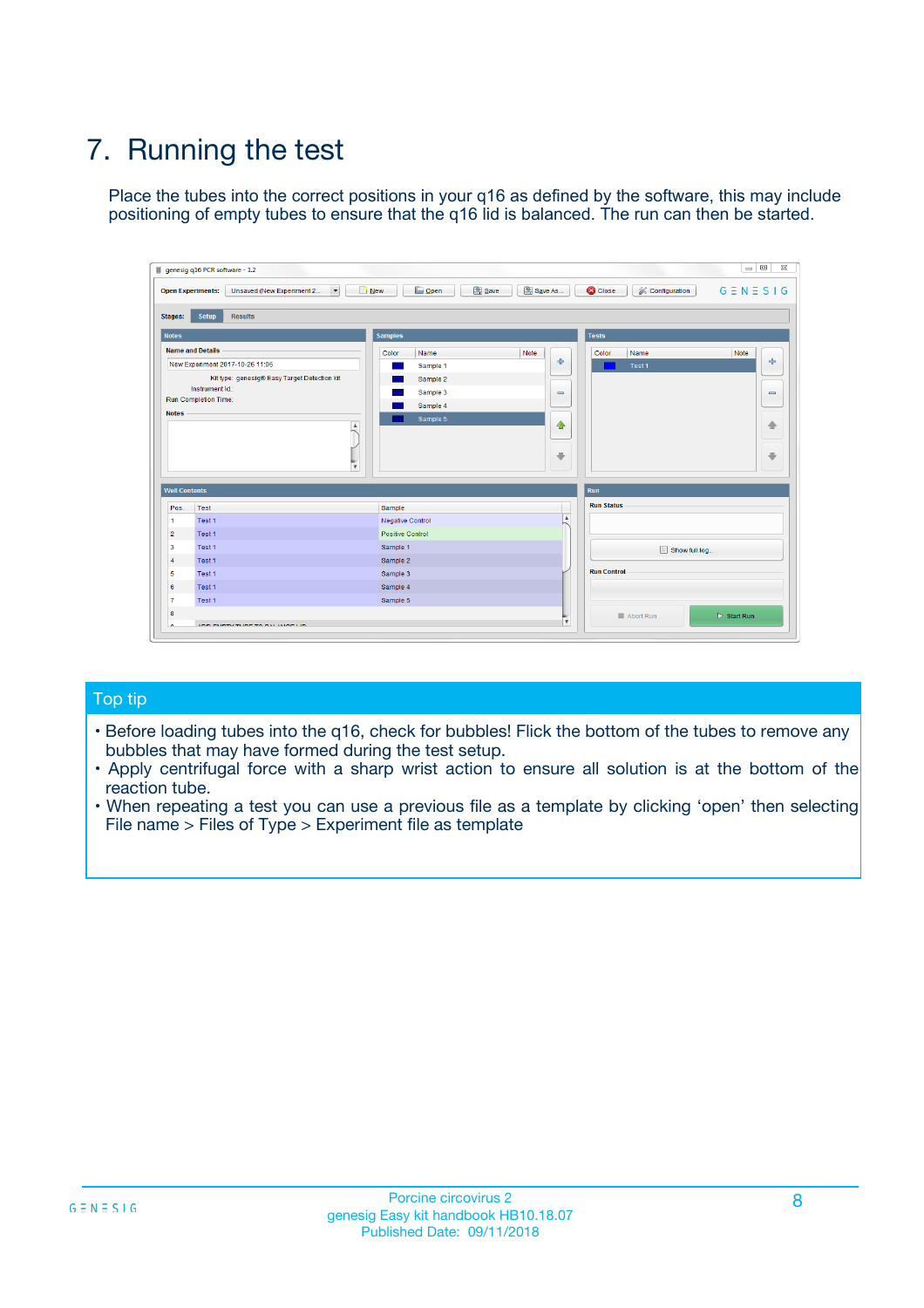## What do my results mean?

Analysis of your data is carried out automatically by the genesig q16. The following information is designed to help you fully understand a result or to troubleshoot:

### "Positive"

#### **Explanation**

Your sample has produced a positive result. Your target of interest is present and you can use the reported quantity.

"Negative"

#### **Explanation**

Your sample has produced a negative result. The target is not present in your sample.

### "Test contaminated"

#### **Explanation**

The Negative Control should be completely free of any DNA. If you see this error message it means that at some point during the setup, the Negative Control has been contaminated with DNA and has given a positive signal. This contamination has invalidated the test. The Positive Control and your test samples are both possible sources of contaminating DNA. The genesig q16 reaction tubes from previous runs will also contain very high amounts of DNA so it is important that these are carefully disposed of after the run is completed and NEVER OPENED. It may be the case that your kits have become contaminated which will lead to the same problem occurring repeatedly.

#### **Solutions**

1. Clean your working area using a commercial DNA remover solution to ensure the area is DNA free at the start of your run and re-run the test

2. If the problem persists then the kit has become contaminated and it will have to be discarded and replaced with a new kit. When you open the new kit, run a simple test to show that changing the kit has solved the problem. Prepare a test which includes only the Positive Control, the Negative Control and one 'mock sample'. For the 'mock sample' add water instead of any sample DNA. The result for the Negative Control and the mock sample should be negative indicating that contamination is no longer present.

#### **Preventive action**

An ideal lab set-up has a 'Clean area' where the test reagents are prepared and a 'sample area' where DNA samples and the Positive Control template are handled. The best workflow involves setting up all the test components (excluding the positive control template) in the clean area and then moving the tests to the sample area for sample and Positive Control addition. If this method is followed then the kit components are always kept away from possible sources of contamination. For extra security the Negative Control can be completely prepared and sealed in the clean area. All work areas should be decontaminated regularly with DNA remover.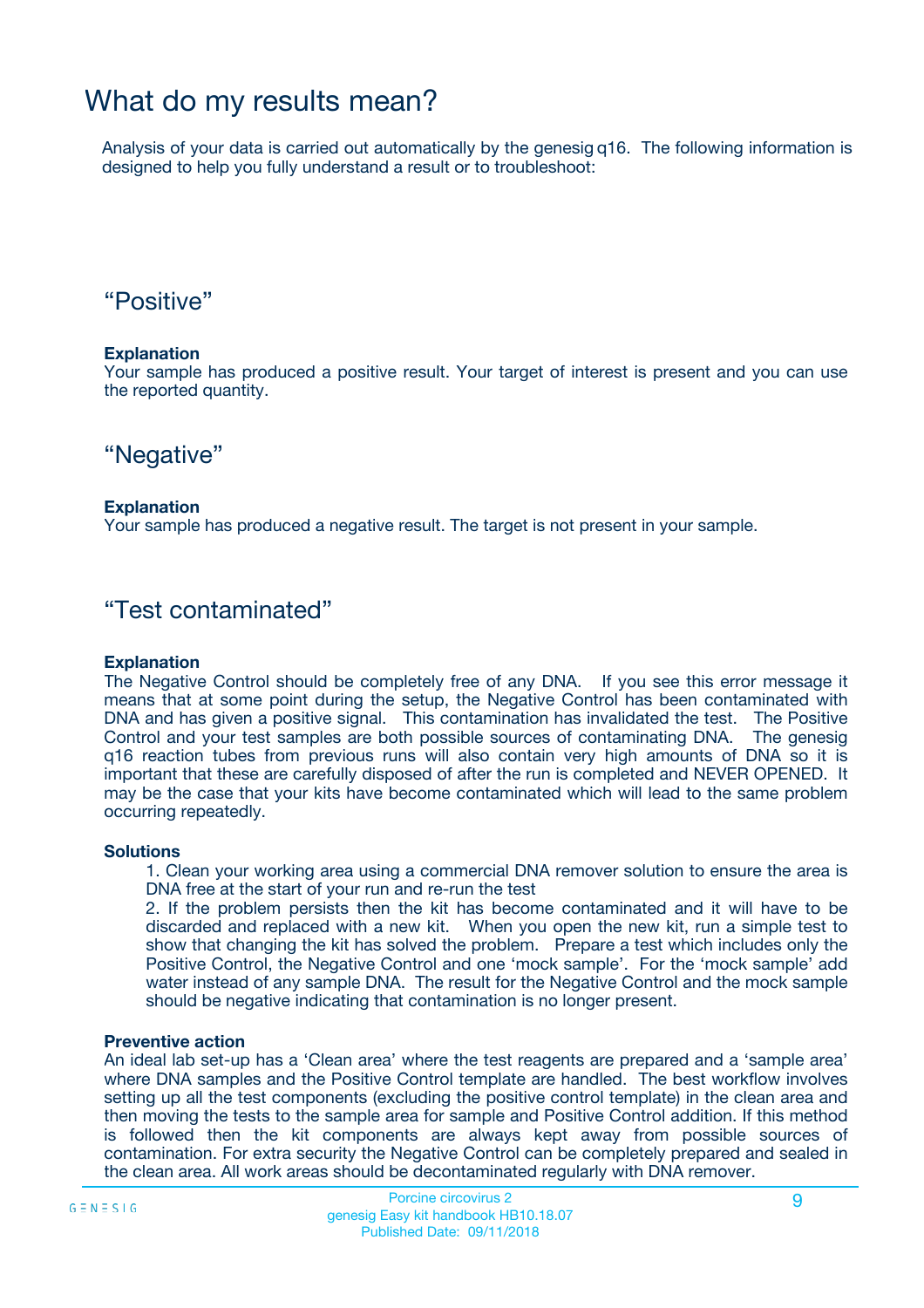### "Sample preparation failed"

#### **Explanation**

The test has failed because the quality of the sample was not high enough. The Internal Extraction Control component identifies whether the sample has been prepared correctly and is of suitable quality. This error message means that this quality control test has failed and the sample quality is not high enough for analysis.

#### **Solutions**

1. Check the sample preparation protocol for any user errors then repeat.

2. Poor quality samples can result from overloading the sample preparation protocol with too much starting material. Try reducing the amount of starting material then repeat.

3. Failing to add the Internal extraction Control DNA to your sample during the sample preparation protocol can also lead to a reported result of "sample preparation failed". Ensure that this step has not been overlooked or forgotten. If your samples are derived from an archive store or from a process separate from your genesig Easy extraction kit; you must add 5µl of Internal Extraction Control DNA into each 0.5ml of your sample to make it suitable for use on the q16.

### "Positive result, poor quality sample"

#### **Explanation**

The test is positive so if you are only interested in obtaining a 'present or absent' answer for your sample then your result is reliable. However, the test contains an Internal Extraction Control component that identifies if the sample is of high quality. This quality control test has failed and the sample is not therefore of high enough quality to accurately calculate the exact copy number of DNA present. If you require quantitative information for your sample then proceed with the solutions below.

#### **Solution**

For appropriate solutions, read the "Sample preparation failed" section of this handbook.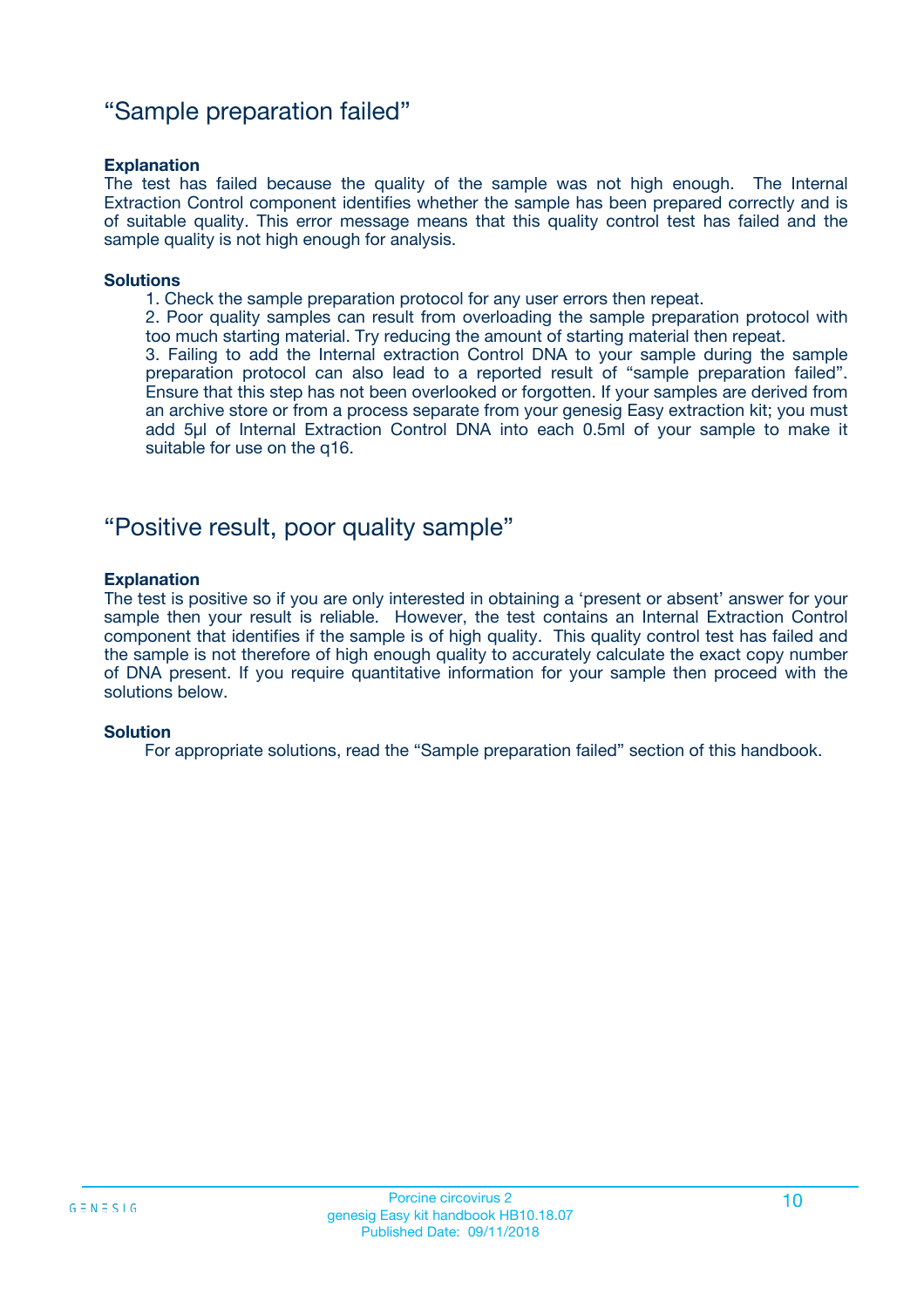### "Test failed"

#### **Explanation**

The test has failed because the Positive Control has not worked. The Positive Control is present to show that all aspects of the test are working correctly together. When this control test fails, the test as a whole is invalidated. This finding indicates that a problem has occurred in the reaction set-up part of the experiment and has nothing to do with sample preparation.

#### **Solutions**

- 1. Check the entire workflow and test set-up to look for any user errors, then repeat the test e.g. have the right colour pipettes and solutions been used with the correct tubes?
- 2. Ensure the positive and negative controls are inserted into the correct wells of your q16.

3. A component of the test may have 'gone off' due to handing errors, incorrect storage or exceeding the shelf life. When you open a new kit, run a simple test to show that changing the kit has solved the problem. Prepare a test which includes only the Positive Control, the Negative Control and one 'mock sample'. For the 'mock sample' add internal control template instead of any sample DNA. If the Positive Control works, the mock sample will now be called as a negative result.

### "Test failed and is contaminated"

#### **Explanation**

The Positive Control is indicating test failure, and the Negative Control is indicating test contamination. Please read the "Test Failed" and "Test contamination" sections of this technical support handbook for a further explanation.

#### **Solution**

For appropriate solutions, read both the "Test failed" and "Test contaminated" sections of this handbook.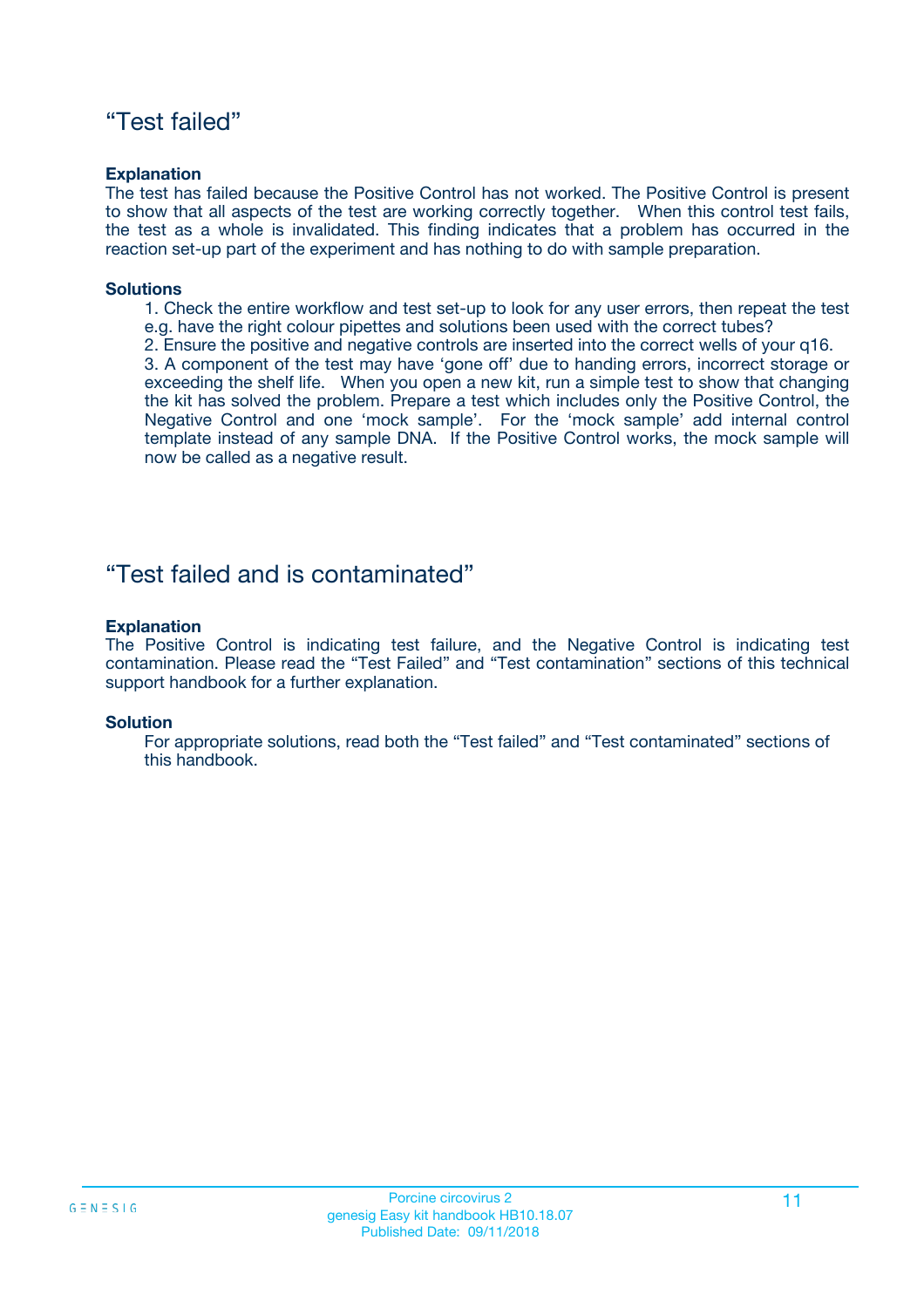# Porcine circovirus 2

Porcine circovirus is a member of the Circoviridae family and is a small non-enveloped, singlestranded DNA virus that replicates autonomously in mammalian cells. The virus is approximately 17nm in diameter and has an icosahedral capsid containing a small circular chromosome of around 1800 nucleotides in length encoding just 2 major genes: cap (capsid protein) and rep (replicase).

PCV2 infection is associated with post-weaning multisystemic wasting syndrome (PMWS) although infection with PCV2 alone does not always present with clinical symptoms. However, co-infection with parvovirus results in increased severity and incidence. It is known that PCV2 utilises the host polymerase for DNA amplification within the nucleus of host epithelial and macrophage cells, but the method of pathogenicity is uncharacterised.

PCV2 has been implicated in porcine dermatitis and nephropathy syndrome (PDNS), porcine respiratory disease complex (PRDC), reproductive failures and enteritis as well as PMWS. The general symptoms of PMWS are wasting, slowed growth, enlargement of inguinal lymph nodes and occasionally jaundice. PMWS mortality rates can reach up to 50% as there is no proven treatment or vaccine for PCV2 infections due to the uncharacterised pathogenicity. However, administration of corticosteroids has been shown to be beneficial during acute outbreaks in reducing the severity of the disease.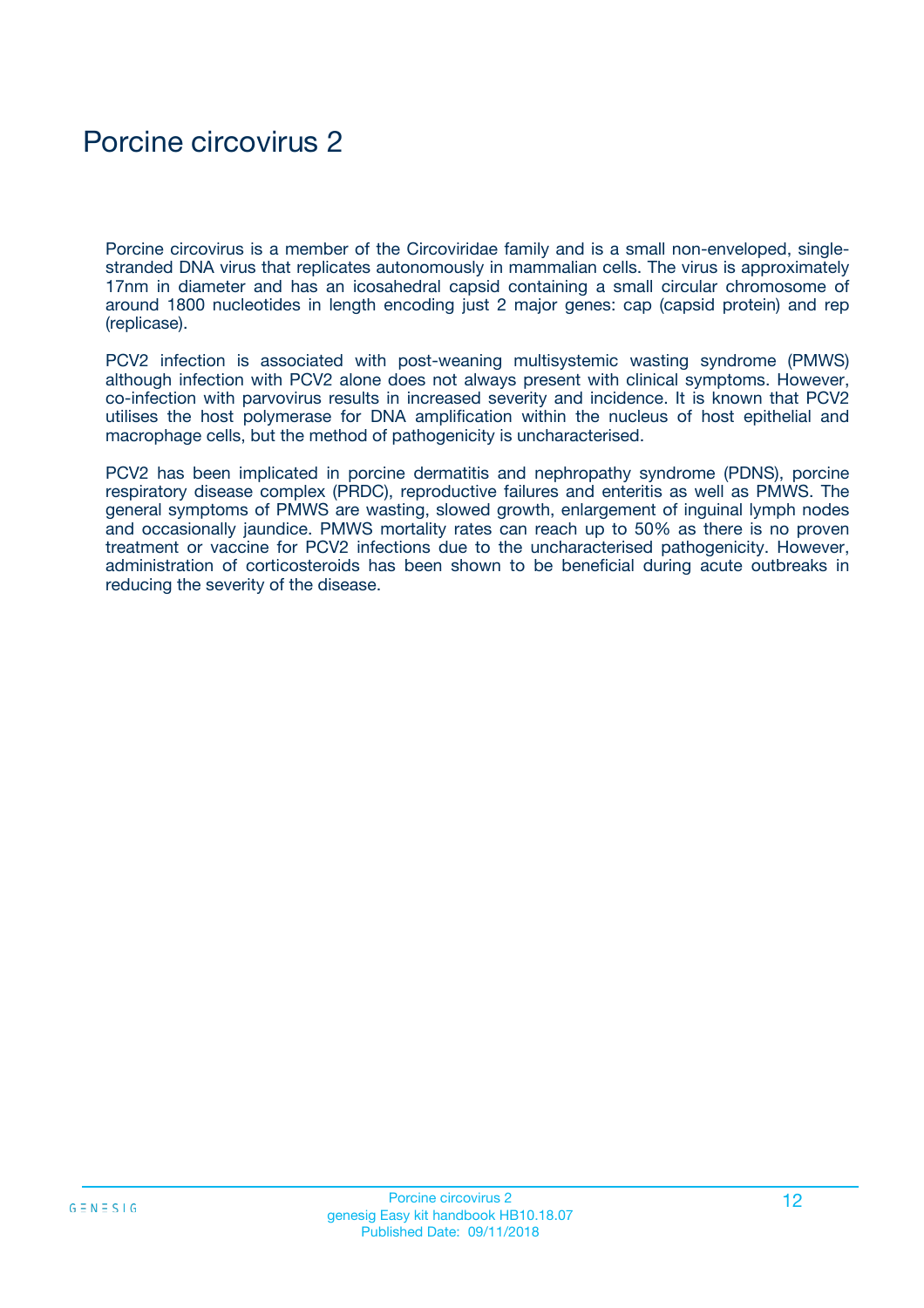# **Specificity**

The Primerdesign genesig Kit for Porcine circovirus 2 (PCV2) genomes is designed for the in vitro quantification of PCV2 genomes. The kit is designed to have a broad detection profile. Specifically, the primers represent 100% homology with over 95% of the NCBI database reference sequences available at the time of design.

The dynamics of genetic variation means that new sequence information may become available after the initial design. Primerdesign periodically reviews the detection profiles of our kits and when required releases new versions.

Our kit for Porcine circovirus 2 has been designed for the specific and exclusive in vitro quantification of this species. The primers and probe have been designed to exclude detection of the closely related Porcine circovirus 1 species. The primers and probe sequences in this kit have 100% homology with over 95% of reference sequences in the NCBI database based on a comprehensive bioinformatics analysis.

If you require further information, or have a specific question about the detection profile of this kit then please send an e.mail to enquiry@primerdesign.co.uk and our bioinformatics team will answer your question.